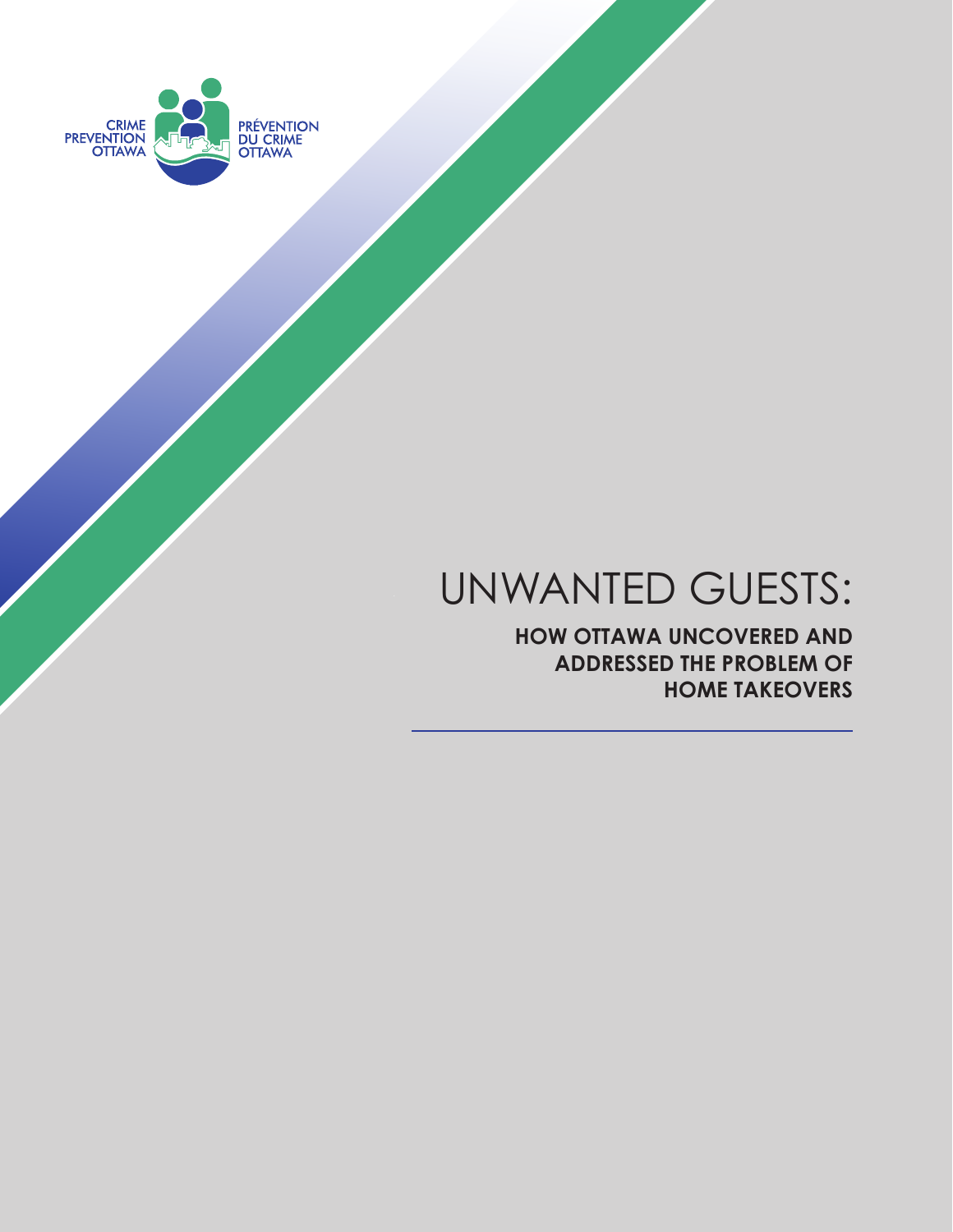# ABOUT HOME TAKEOVERS

## **What is a home takeover?**

A home takeover happens when someone enters a home and refuses to leave. Unlike a home invasion, where someone forces their way into a home to hurt or rob the resident, a home takeover can start when a person invites a neighbour, friend or family member into their home.

Although it may begin innocently, a home takeover can evolve quickly or over time. The guest may take control of the space and make the victim feel guilty when they ask for money to cover expenses. The guest often starts acting in ways that make the victim feel uncomfortable or threatened. Often, home takeovers include illegal activity, such as drug or sex trafficking.

The resident no longer feels safe in their own home. Home takeovers can include financial, physical or emotional abuse. They almost always put the victim at risk of losing their home.

## **Why are home takeovers so challenging?**

People who fall victim to home takeovers are often disconnected from neighbours, friends, family members and available services. They typically live in rental or social housing, but we find that vulnerable homeowners (especially seniors) can also be victimized. These factors make people easier to target; it also means they likely don't have the support network to help them end the situation.

Neighbours or landlords may not notice the warning signs or realize that something is wrong until the situation has escalated. In some cases, the perpetrator is also the person the victim trusts the most. This is especially challenging, because before victims can get the help they need to end a home takeover, they must start by trusting someone else.

Home takeovers are not new to Ottawa. Most frontline workers have reported encountering a home takeover situation, but until recently, there was no common definition or preferred approach in place to address the problem.

# **Who is at risk?**

Home takeover victims share some common traits. They are usually people who live alone and who are vulnerable for one or more of the following reasons:

- 
- 
- **● advanced age ● isolation**
- **● mental health issues ● developmental or physical disabilities ● recent homelessness**
	-
- **● problematic substance use ● involvement with gangs or illegal drugs**
	-

## **Every situation is different**

Each home takeover situation is unique and requires support that considers the victim's circumstances, needs and strengths. Here are a few examples to illustrate:

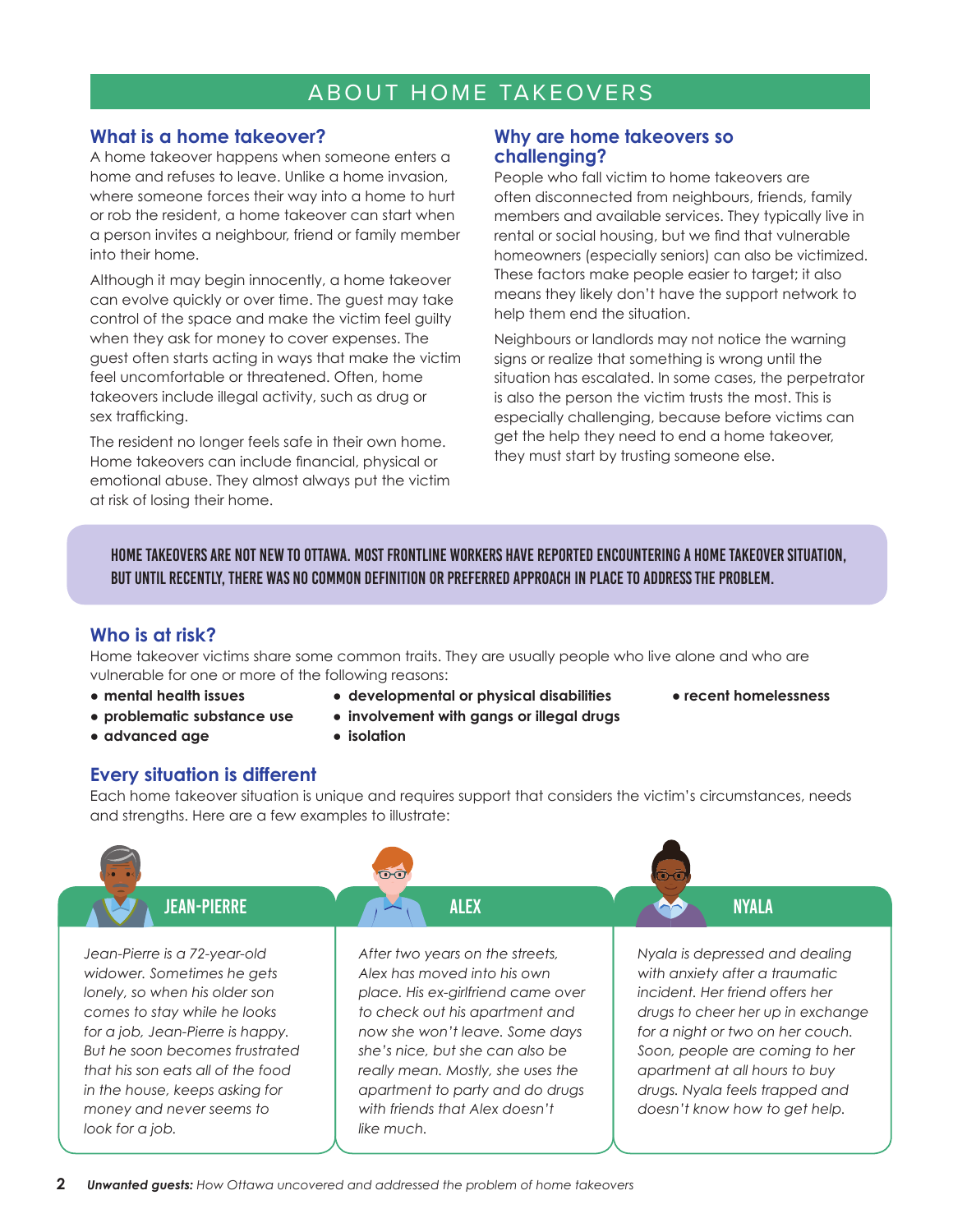# HOW OTTAWA ADDRESSED THE PROBLEM

For years, landlords, social workers, law enforcement and agencies that serve vulnerable populations have encountered complex situations that do not fall easily within one jurisdiction and require a more compassionate response. In 2013, Crime Prevention Ottawa (CPO) commissioned research to define the scope of the problem, identify trends and outline mitigating factors. As a result of this research, CPO created a new term to name the problem: home takeovers. We initiated a project to uncover and address the issue. This involved:



#### **Giving the problem a name**

CPO worked with community and safety partners to spark discussions on the issue and develop a shared definition. This has allowed service providers and residents to raise awareness of the problem and develop a common approach to solving it.

#### **Providing a forum for collaborative work between partners**



Because each home takeover situation is unique, solutions require input from various agencies and service providers. CPO created and led a Home Takeovers Steering Committee to facilitate discussions about the trends, barriers and best practice approaches to address the issue. The Ottawa-Carleton Association for Persons with Developmental Disabilities (OCAPDD) was an early champion of the collaborative home takeovers work and took on coordination of the project. The committee currently includes 16 organizations in Ottawa.



#### **Producing home takeovers videos**

Together, we produced eight YouTube videos that illustrate what home takeovers can look like. The videos present realistic situations that were developed with residents with lived experience of home takeovers.



#### **Offering presentations and training sessions**

We developed and delivered training sessions to help people understand what a home takeover looks like, what warning signs to watch for, and how to take action if they suspect a problem. The training has evolved to provide sessions that allow organizations to spread awareness internally and with the clients they serve.



#### **Developing tools for service providers and residents**

We distributed the home takeovers research paper and developed printed information cards, flyers, posters, and self-assessment guides for tenants and landlords.



#### **Sparking institutional change**

Ottawa Police Service and other municipal and social services partners now use the term "home takeovers," understand the underlying issues, and have developed customized approaches to addressing the problem. Training sessions allow agencies to continue to recognize and address the problem even as their staff changes.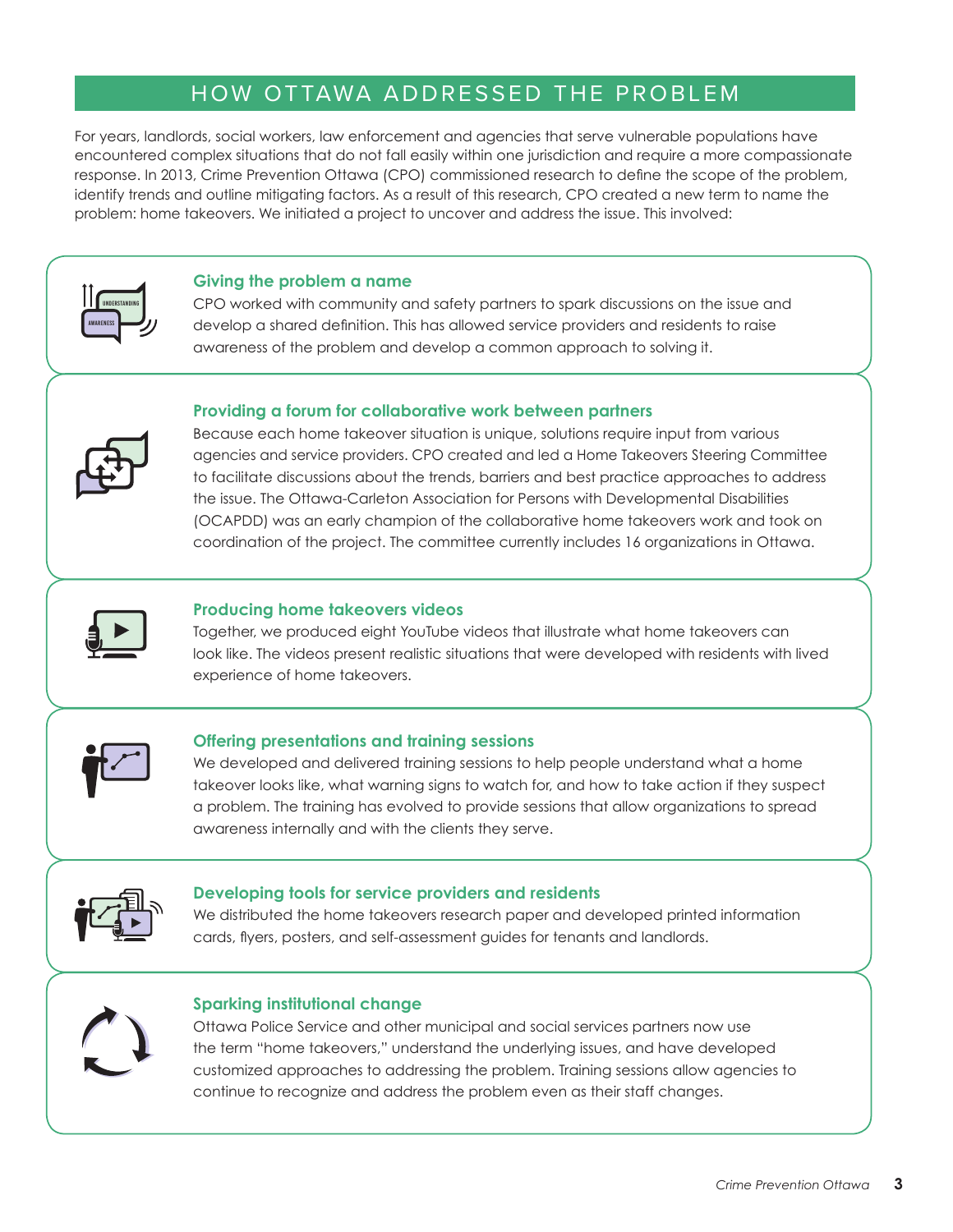# RESULTS

#### **The home takeovers initiative has yielded impressive results:**

#### **Shared language**

The term "home takeovers" is now more commonly used and understood by tenants, landlords and service providers in Ottawa and beyond.

#### **Resources for service providers**

Organizations that work with marginalized people vulnerable to home takeovers now have access to a variety of print, digital and social media resources to help prevent or address these situations. Landlords and community partners have information and tools to share with their residents.

#### **Awareness and engagement**

The training and information materials allow residents and landlords to recognize the problem and become actively involved in developing solutions. All Steering Committee member organizations have incorporated home takeover resources into their organizational culture.

#### **Stronger partnerships**

Through the Steering Committee, agencies and service providers come together regularly to deal with home takeovers.

#### **Comprehensive solutions**

Training provides tools and strategies to allow stakeholders to change the way they work together, better assess home takeover situations and implement big picture solutions.

#### **Extended reach**

Training trainers allows agencies to reach a broader audience. This allows staff to share knowledge and resources with colleagues and ensure continuity by training new staff.

#### **Information on underlying issues**

Research, training and ongoing discussions have allowed stakeholders to identify and share the broader issues that impact home takeovers. There is an increased understanding of the link between pro-social relationships and prevention.

# **Home takeovers: What we achieved (by the numbers)**

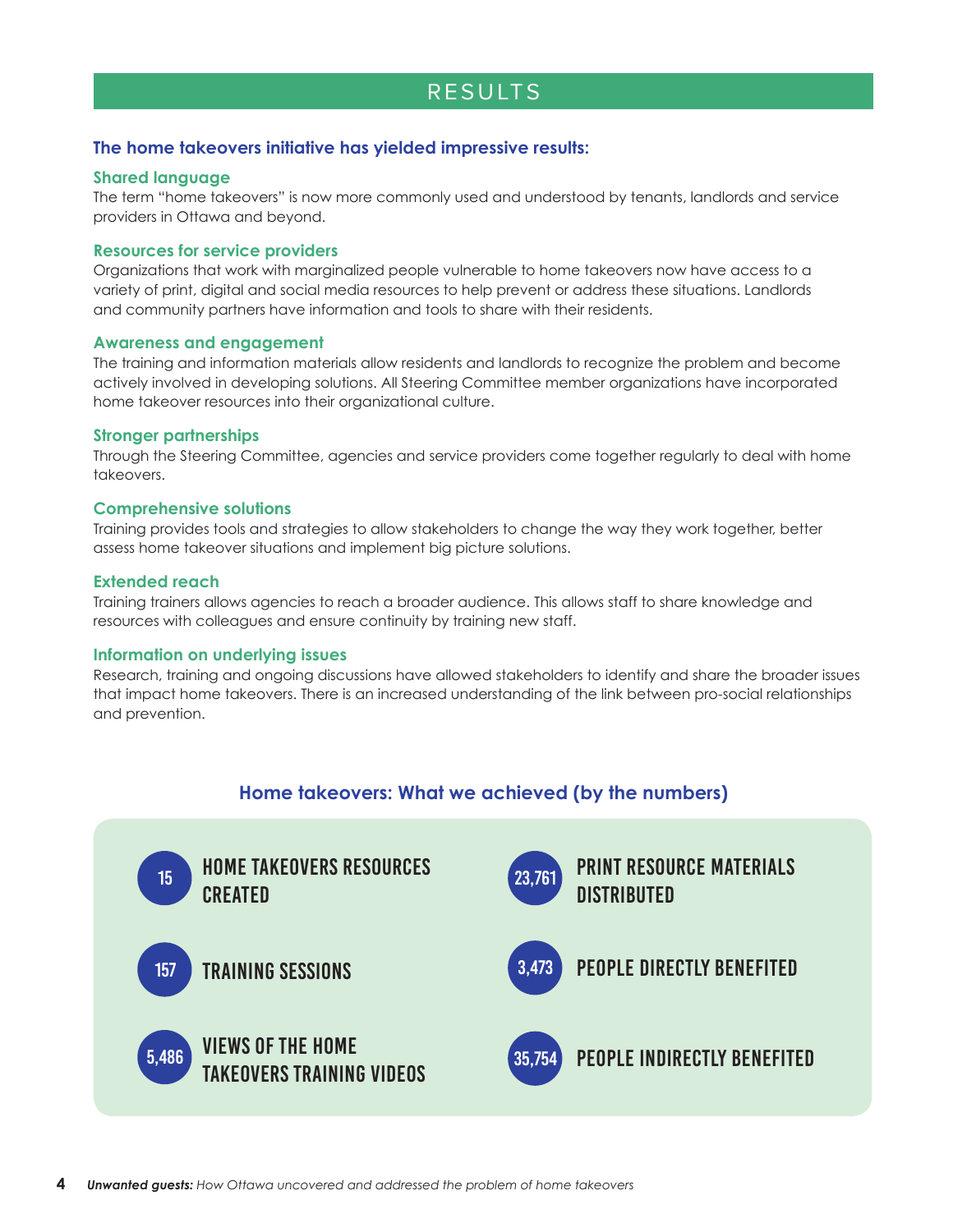## **Other achievements**

- Increasing public awareness about home takeovers through media interviews
- Participating in the 'Seniors focus' home takeovers webinar with Elder Abuse Ottawa
- Speaking on home takeovers at the National Canadian Alliance to End Homelessness Conference
- Providing support and expertise to print and mail resources, book spaces and facilitate registration support for city-wide training

# **Community successess**

# ottawa police service

*Following home takeovers training, the Police Reporting Unit of the Ottawa Police Service has revised the protocol on how to effectively respond to calls related to home takeovers.* 

# Canadian Mental Health Association

*The Canadian Mental Health Association, an important strategic*  partner, now offers home takeover training to all new staff as part of *their orientation programming.*

# ottawa community housing

"

*As a direct result of the collaborative work done to address home takeovers, OCH built its capacity to work with victims of home takeovers. This allowed for a direct and positive shift to take place when supporting vulnerable tenants.*

*It's a very important project. We are getting the word out to workers who saw the problem and didn't have words to put around it, or who didn't realize what help was available from different agencies. We are role modelling a group approach to a complex problem. I've seen how successful it can be.*

 *Donna van den Oever, Resource Centre Service Specialist, Options Bytown*

77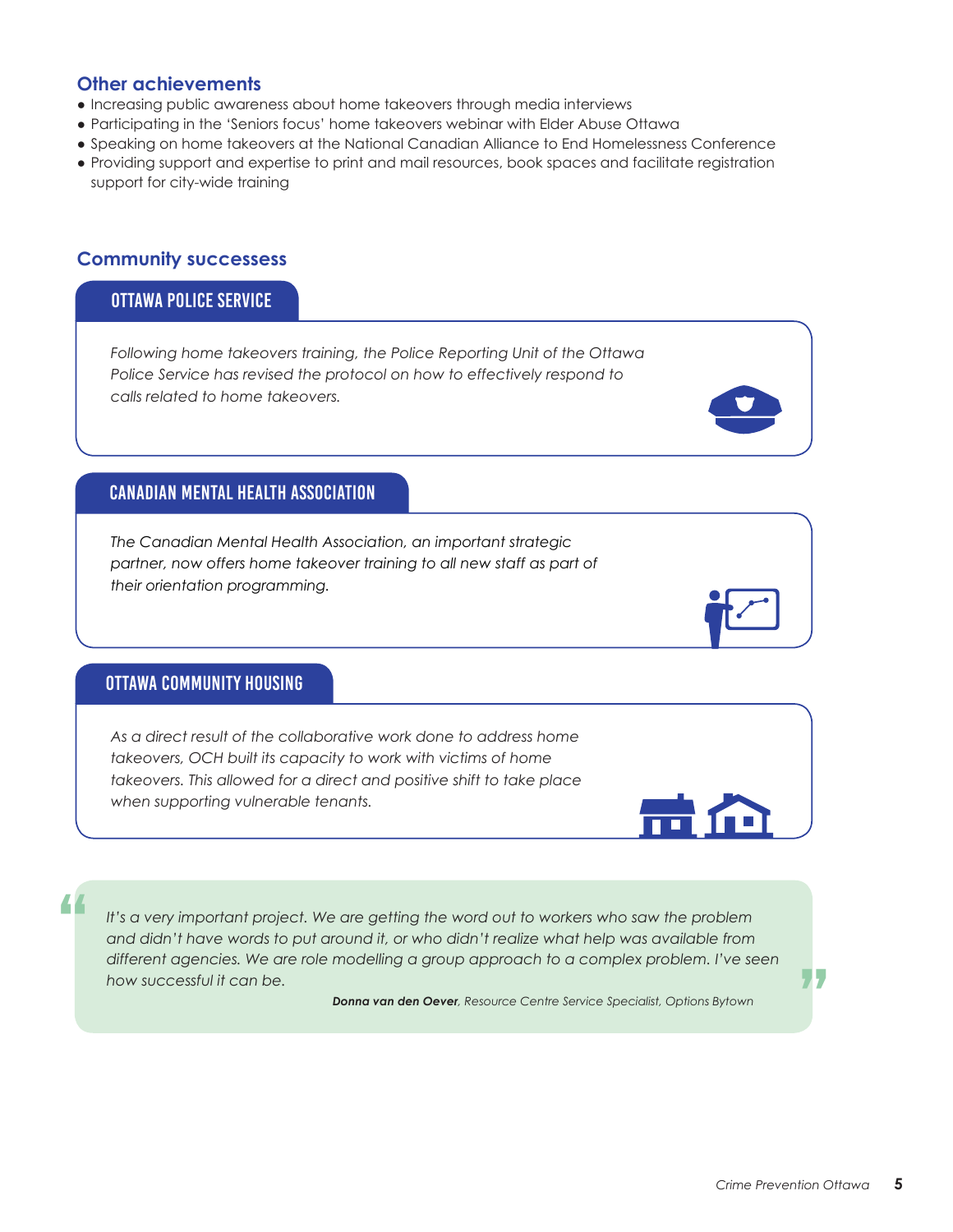# LESSONS LEARNED

The whole Ottawa community has benefited from a broader awareness of home takeovers, their underlying causes and the development of strategic solutions. Here are the key lessons learned:

#### **Define and name the problem**

When staff and residents have a shared name for the problem, they can begin to develop strategies to prevent and resolve it.

- Involve stakeholders and residents in developing a definition of the problem and a common language.
- Inform and educate residents, landlords, service providers and key partners through materials and training sessions.
- Develop customized training sessions that respond to the particular needs of residents and service providers.

#### **Work together**

"

Home takeovers usually take a long time to resolve and solutions can involve multiple partners. It's important to look beyond the usual suspects and include a variety of partners.

- Engage neighbours, friends and families, who can be key allies in identifying and preventing home takeovers.
- Strengthen partnerships and encourage groups to collectively problem solve home takeover situations.
- Offer service providers regular opportunities to exchange ideas and solutions to addressing home takeover situations.
- Incorporate a resource and information transfer approach to encourage capacity building throughout partner organizations.

#### **Pay attention to quality of life**

Home takeovers require a comprehensive, compassionate approach that considers the victim's socio-economic reality, strengths and support systems.

- Remind residents that that they have the right to feel safe in their own home.
- Identify the societal issues that impact individual situations, such as affordable housing, aging, isolation, mental health issues, poverty, racism and substance abuse.
- Develop and strengthen positive social relationships.
- Acknowledge the impact of home takeovers on residents who have experienced trauma.
- Recognize that home takeovers also impact the neighbours of the home that has been taken over.

*When home takeovers first emerged as a real problem, we knew the issue was complex and*  deep rooted. It's predominantly men preying on vulnerable people. A home takeover is one *of those traumatic incidents that needs more than a police response. Now, we work with landlords, neighbours, residents and community partners for education and awareness. Real solutions also involve giving victims the support and services they need. The outcome has been very positive.*

 *Inspector Ken Bryden, Community Relations, Ottawa Police Service*

"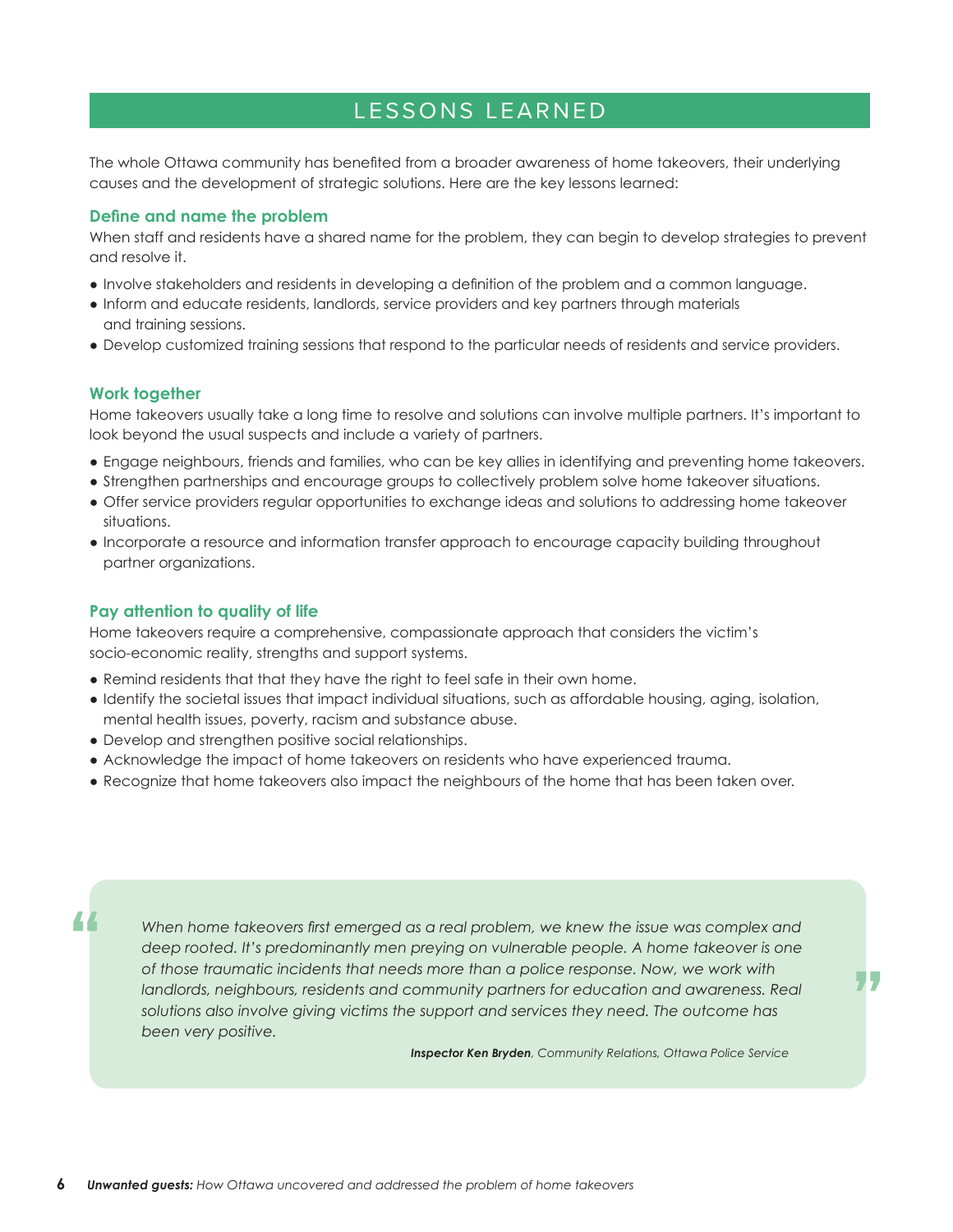# IMPACT IN OTTAWA AND BEYOND

#### **Leading the fight against home takeovers**

Crime Prevention Ottawa's work on home takeovers, conducted in close collaboration with our community partners, is gaining traction in other cities across Canada.

The research conducted in 2013 continues to serve as the foundational document for Canadian home takeovers initiatives. Since presenting the project at the Canadian Alliance to End Homelessness Conference in 2017, our groundbreaking work on home takeovers has received buy-in from cities across Canada. Community groups in Toronto, Alberta, British Columbia and Saskatchewan, as well as the city of Thunder Bay, have adapted CPO's home takeovers materials and used our research to develop their own initiatives. The Steering Committee's work was also featured in media coverage on CBC Radio in Ottawa, Thunder Bay, Winnipeg and nationally.

Although home takeovers still exist in Ottawa, awareness of the problem and proven strategies to address it now mean that victims of home takeovers can get help from a variety of sources.



"

*Spreading the word about home takeovers allows us to have the conversation aloud and develop strategies with key stakeholders. Before this project, we treated the symptoms. Now, we have the training and network we need to share stories, understand best practices, work together and find lasting solutions that respect the tenant's situation. This project has been essential in improving the living situation of our most vulnerable people.*

 *Trent Smith, Ottawa Community Housing*

"